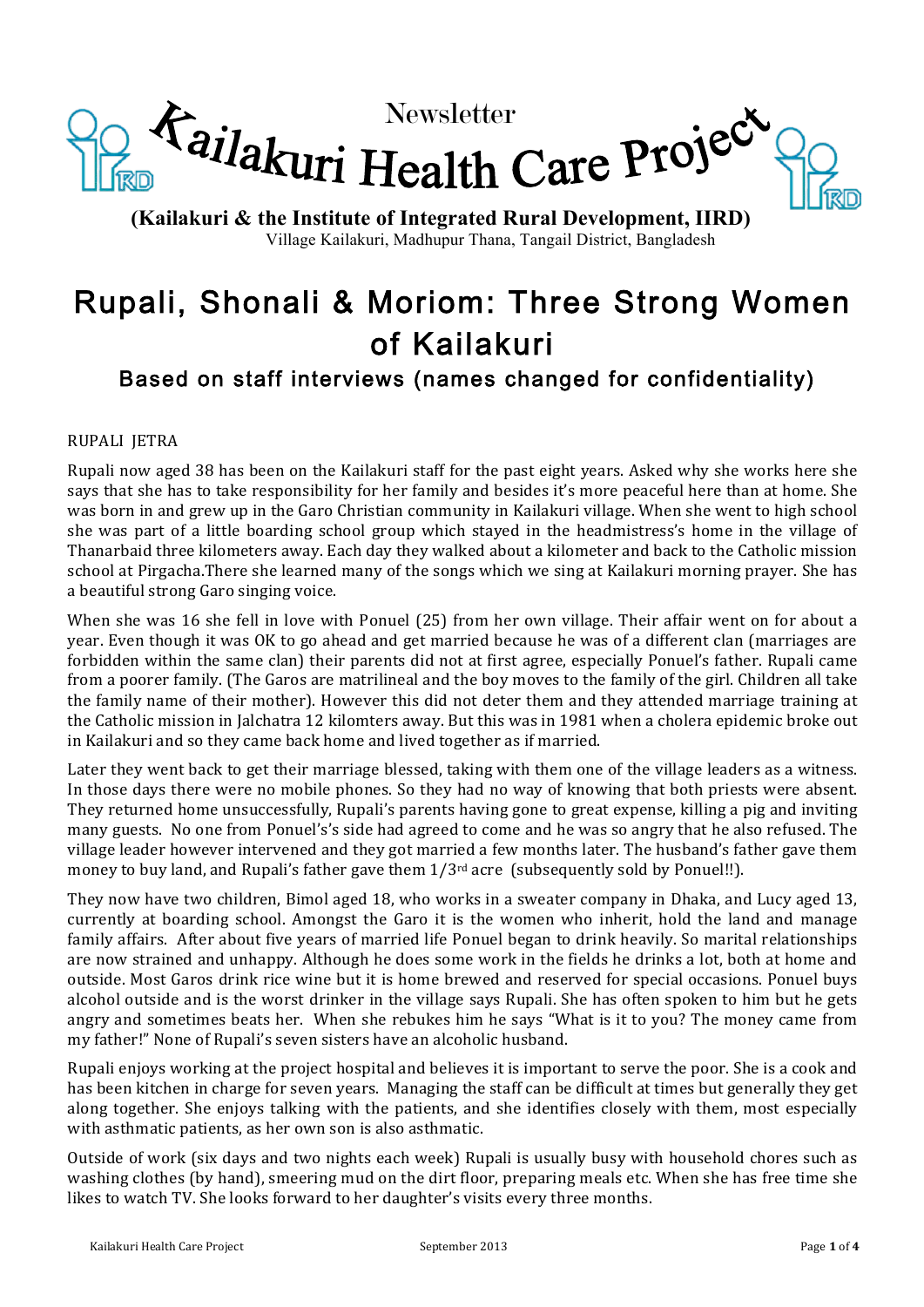Rupali believes that the morning prayer time at Kailakuri – shared by the Christians, Muslims and Hindus is important, and that people of the three groups appreciate the opportunity to pray together, especially the Muslims who she says offer beautiful prayers. Before working with us she had no experience of this type of community involving people of different faiths.

#### SONALI BORMAN

Sonali belongs to the Borman tribe of Hindus. She is aged 42 and came to work with us 18 years ago. In the Kailakuri Health Care Project we have 26 paramedics and she is one of the top six, with experience in almost all our activities although mostly with general outpatients and inpatients. She can manage ear, eye and skin infections, acute and chronic diarrhea, dysentery, pneumonia, anemia, malnutrition, worms, TB, urinary infections, deliveries, common gynecological problems, peptic ulcer, diabetes, asthma, hypertension, etc. She feels our work is very important. If the poor have a serious illness in the family they would otherwise have to sell off even the little piece of land on which their home is built in order to get treatment. Most medical treatments can be given quite satisfactorily by paramedics without a doctor, and they are much less costly, although they still need adequate pay. In fact they can give better care than doctors if the doctors do not give enough time to each patient.

Sonali says that in both Hindu and Muslim communities women must obey their husbands in all matters. She was born and grew up about eight miles north of Kailakuri. She and her brother both went through high school but were unable to sit school certificate because the family was short of money. There were only about three or four Borman homes in their otherwise Muslim village and it was difficult because sometimes Muslim men came into the home and just sat together meeting and talking on their verandah. Her father became an Adventist preacher and all the Borman families became Adventist. Only Sonali is still Hindu.

She was married off by her parents immediately after she left school, at the age of 17. Her husband Dipok was aged 40, had passed school certificate and made an income by giving tuition to school children. As time went by this was no longer sufficient and so Sonali came to work with us. Since then she has always been the main income provider.

Previously Dipok used to beat her but no longer does so. They have three children. Ronita 23 has passed university entrance and would like to do further study but funds are short and so she is doing sewing. Biplob will sit school certificate in two years time and Susil is one year behind him.

22 years ago when Sonali and Dipok came to our area the Bormans were by far the poorest and most backward of the three communities here. Thanks to education and to health care from the Thanarbaid and Kailakuri projects, they have now improved considerably.

Sonali started work at the Thanarbaid Health Care Project. We later opened Kailakuri as a subcentre of Thanarbaid and when the two separated she continued on at Thanarbaid until it closed in 2011. Then she joined us at Kailakuri. Besides having to re-orientate to the health- for- the- poor- by- the- poor system and its standard treatments she also had to learn to ride a bicycle because her home is 4 km. away. She has to ride through forest to get here, but she is not afraid.

Sonali thinks it is good for Hindus, Muslims and Christians to pray together, work together and mix together. Although there are many different manifestations there is only one God, common to the three groups. She works at Kailakuri six days and three nights every week. She enjoys the work and is pleased to have the opportunity of employment. At home she worries, here she enjoys mixing with patients and staff and gaining clinical experience.

When she gets home her husband often rebukes her because she lies down and rests when she should be cooking. And he does not like her to take leave because they need the money. He is aged 65 now but still does several hours tuition each morning. He understands home finances better than she does.

Kailakuri needs another doctor. Sonali feels the doctor must be someone who wants to work with the poor. He or she must learn to give low cost treatments and follow the standard treatment book of the project. The doctor should not do private practice or meet with drug company representatives, but should mix with the paramedics, eat together with everybody else and should be polite and friendly.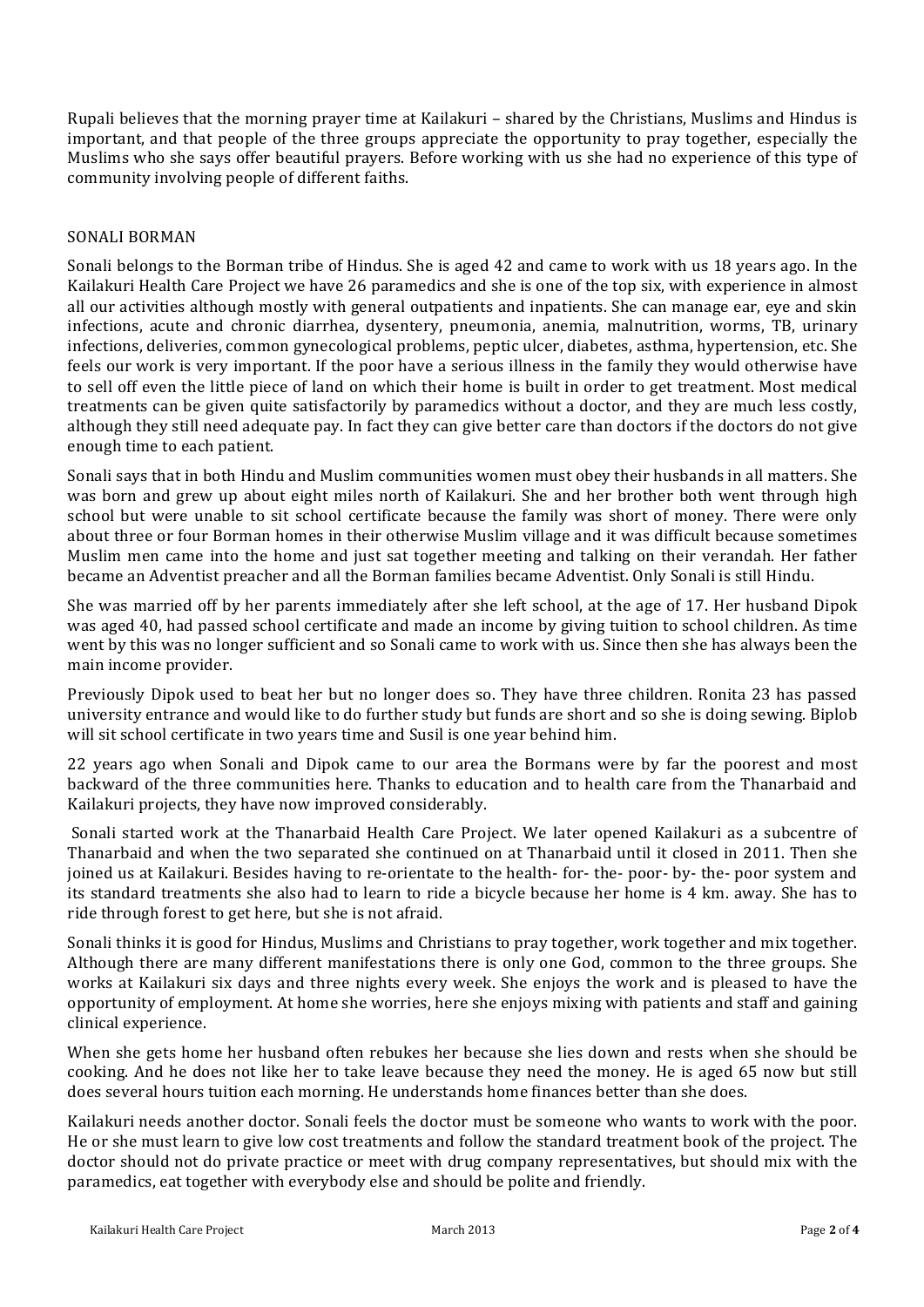#### **MORIOM BEGUM**

Moriom is aged 32, Bengali Muslim, and has worked at Kailakuri since 2005, for the last six years as a paramedic. She likes working here because the three different religious groups are able to work together in harmony and are well accepted by the patients, Muslim, Garo and Borman, especially because they are poor working with the poor. She gets joy working with them. They speak to each other from the heart. Staff and senior paramedics work with sincerity. Like Rupali and Sonali she thinks it is very good to pray together. When I asked Moriom what she felt were the main differences between the three communities her first answer was that the Garos (Christians) often seem to get married because they have got pregnant. If this happened with Muslims they would be put out of the community. Her second comment was that Christians drink a lot of alcohol. Hindus drink less. However now the Muslims are also drinking. The status of women she said was best by far amongst the Christians. Gambling is a problem in all three communities

Moriom grew up in a village four kilometers from Kailakuri. Both she and her husband got education until two years short of school certificate. She is one of four brothers and two sisters. The family did not have enough money for her to study further. It went to her older brother who now works in a bank.

Her marriage to Mukshed (then 20) was arranged when she was 16. She was not afraid and was happy with her in-laws. Of course she must obey her husband but he has never beaten her. Even before they got married he used to gamble and that was what put a stop to his education. About six years ago after their son was born it became serious. There came a time when she was going to divorce him but I (the doctor) was away and she decided to wait and discuss it with me. Now she is glad she did not go ahead.

After three years of marriage they became independent of his parents. Her family had given 20,000 taka (100 days' wages) as dowry for the marriage and they bought some land but it was lost by Mukshed's gambling. Likewise a 200,000 taka shop was also lost. It is only because of Moriom's salary that they have been able to survive, although her husband is now away working in a rice mill in another district and sometimes sends money home. They have a 12 year old son and a six year old daughter.

Marion says it is by-and-large acceptable in our area for Muslim women to work outside the home. When she started work with us she did mother-child care traveling to the homes by bicycle. Since working at Kailakuri she has saved many lives and that makes her very happy. In particular she remembers one delivery. It was very easy and the placenta came out easily but ten minutes later the mother had severe bleeding and the pulse and blood pressure were lost. Moriom elevated her legs and gave her two bags of intravenous saline and intravenous ergometrine and she made a good recovery.

Moriom has had both midwifery and village doctor training from Caritas, which she says is the same as what we teach. Every week teaching afternoons are given at Kailakuri by the senior paramedics and are very good. Marion has probably conducted about 150 deliveries, normal, breech and twins and she can do manual removal of the placenta and resuscitation of the newborn baby. She has also had a wide experience in outpatient and inpatient care. Most patients at Kailakuri recover because of correct treatment, good care and conscientious staff. Staff in other hospitals are less conscientious. This is particularly manifest in burns and diabetic ulcer dressings. She feels that the project's standard treatment book is very necessary and it is followed by the paramedics. However she is afraid when she has to cope with very serious patients (e.g. with eclampsia).

The village people she says are very happy with our work. Our entire effort should go to the poor. The rich are able to go elsewhere. Our patient fees are low but the poor cannot pay more. If instituting improvements were to increase running costs then it would make Kailakuri inaccessible to them. Her great concern is for the future of Kailakuri which needs more doctors. When I asked her what kind of doctor, she said one who would stay at least five years, not want to give costly treatment, would not do private practice and would mix well with the paramedics.